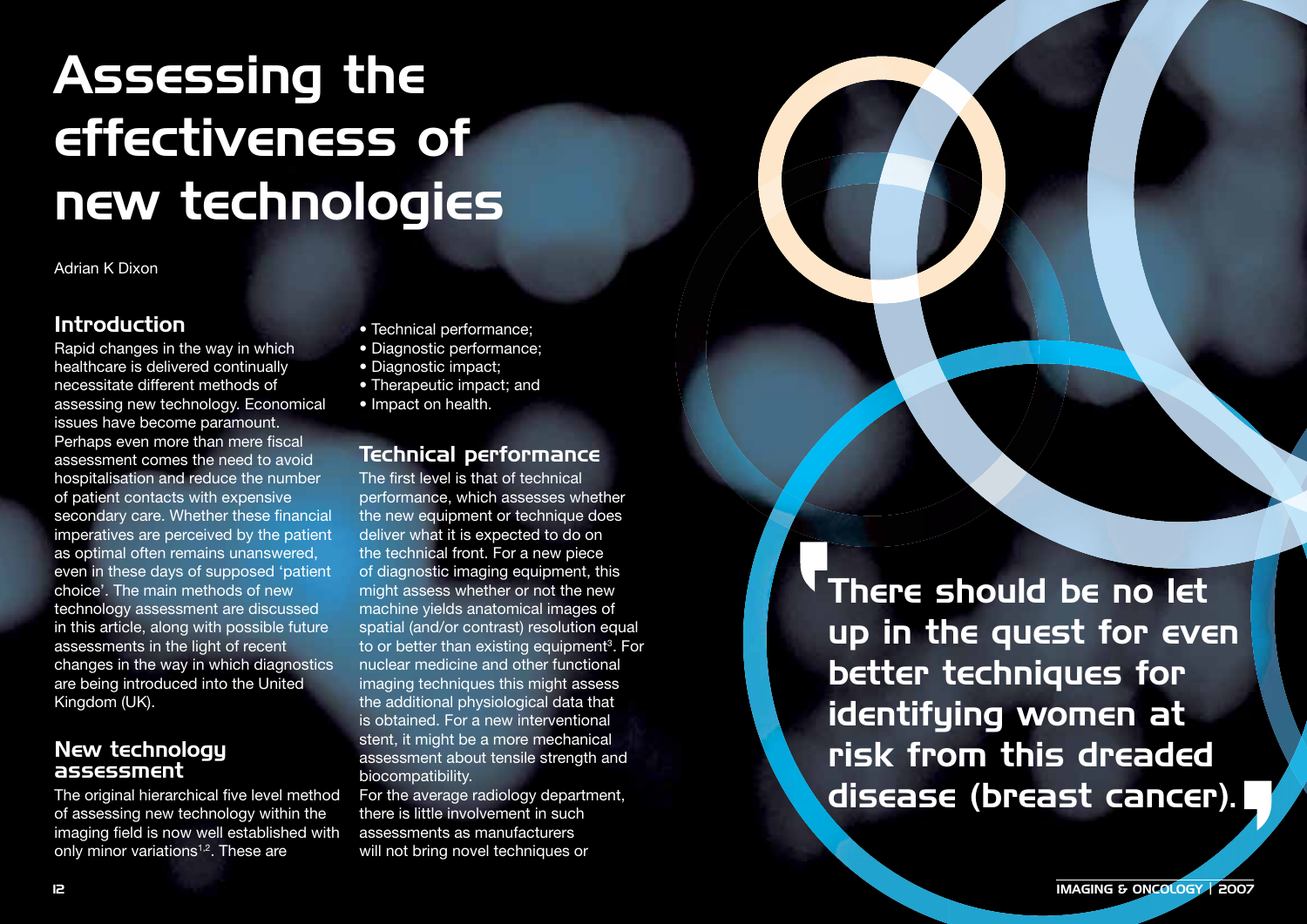Whilst the overall accuracy is very high (NHSBSP), this is based on the very large numbers of true negative findings in normal women.

technologies to the market place without all such technical performance information available. However, research departments become involved with assessments of prototypes, and some of these may have been developed by their staff members.

# Diagnostic performance

Diagnostic performance, namely how well the new technique fares with regards to making the diagnosis, is often regarded as the be all and end all of technology assessment. It is often regarded, erroneously, as being synonymous with the diagnostic accuracy of the new technique. It is now realised that studies describing overall accuracy are significantly influenced by the prevalence of disease in the population under scrutiny. In fact, the markers of most importance are the sensitivity and specificity of the new investigation and these are often combined to produce a receiver operator curve for the new investigation<sup>4</sup>. Again, many prestigious research departments become involved in such early assessments. But of course, the prevalence of various disease processes in these institutions may be far removed from the real world of a typical general hospital. Hence, there is need for early, large, multicentre studies of new methodologies, which will include a spectrum of different practices. The data now available from the very high quality UK National Health Service Breast Screening Programme (NHSBSP) provides interesting conclusions: whilst the overall accuracy is very high<sup>5</sup>, this is based mainly on the very large

numbers of true negative findings in normal women. The predictive value of a positive result is not all that high and this means that a fair number of normal women still have to undergo a traumatic biopsy. The sensitivity for some of the more aggressive lesions is rather lower and MRI may be better, especially in younger women<sup>6</sup>. Consequently, despite the considerable advances which have arisen as a result of the NHSBSP, there should be no let up in the quest for even better techniques for identifying women at risk from this dreaded disease. The assessment of diagnostic performance is relatively straightforward in breast screening where a final diagnosis (cancer or no cancer) is definitively established. Many workers have pointed out how difficult this becomes when the diagnosis is elusive and the patient may not necessarily undergo early biopsy or surgery – viz magnetic resonance imaging (MRI) in the diagnosis of multiple sclerosis<sup>7</sup>. Even for something relatively straightforward such as MR of the knee, the fact that only a selection of patients undergo arthroscopy hinders the assessment of diagnostic performance<sup>8</sup>.

## Diagnostic impact

If a new technique successfully passes through the above two stages of assessment, it should be possible to prove that it helps make an impact on the clinician's diagnosis, either by providing a new, unexpected diagnosis or by improving the clinician's confidence in their working clinical diagnosis. Such information is extremely difficult to obtain unless the confidence in the working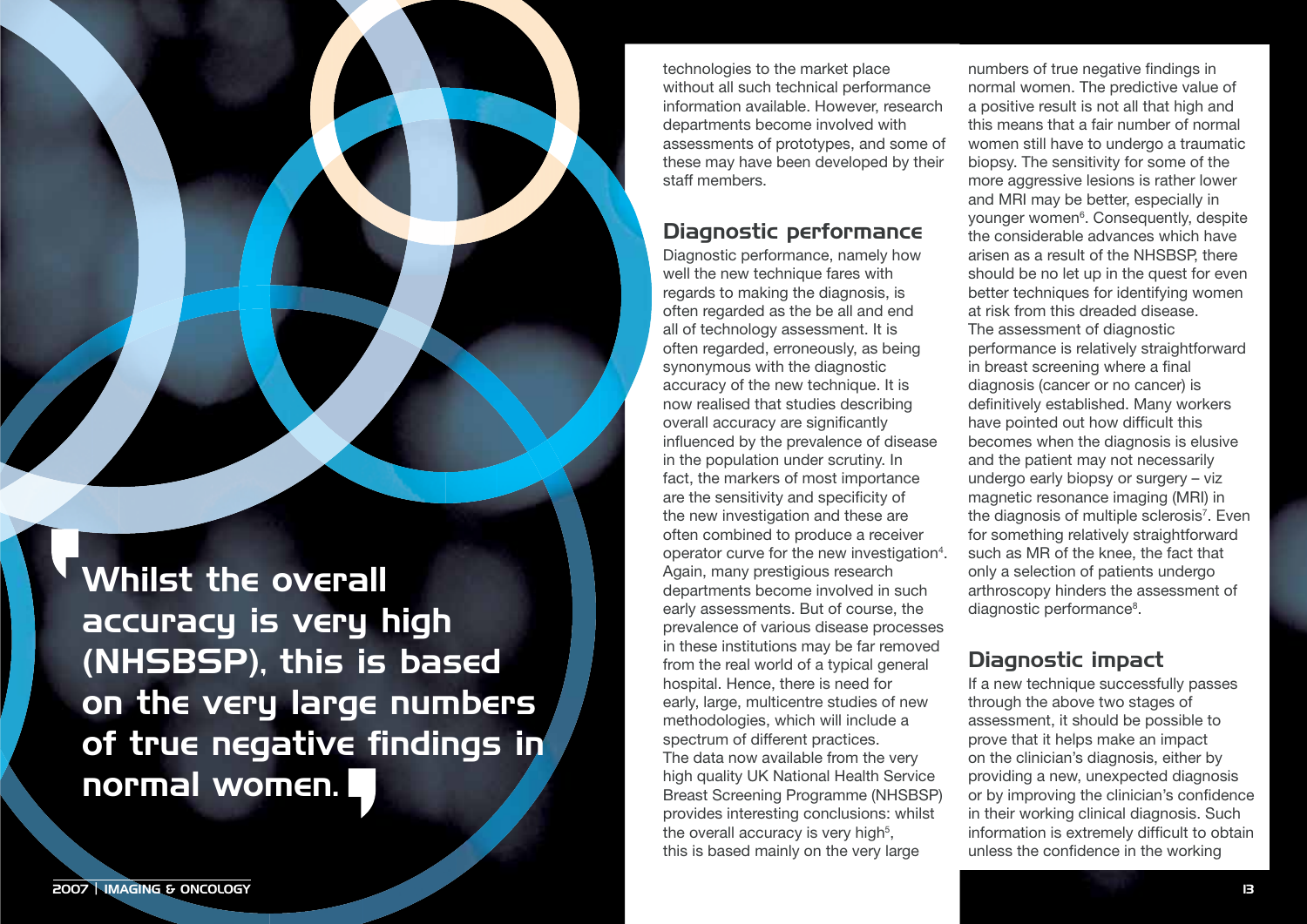diagnosis is established before the first imaging investigation. Historically, diagnostic confidence information has been obtained in patients who were referred for VQ scintigrams for possible pulmonary embolus (PE) where the *a priori* clinical probability was necessary in order to provide a definitive report. This made it relatively simple to compare and prove the beneficial diagnostic impact of computed tomography (CT) pulmonary angiography<sup>9</sup> and has led to general acceptance in the UK that nuclear medicine (NM) referrals for possible PE should now be limited to those patients with a relatively normal chest radiograph, with all other patients directed towards CT.

Relatively few clinicians state their possible differential diagnosis in general referrals for imaging examinations, let alone their confidence in the leading diagnosis. Only when this information is demanded at the outset can the true diagnostic impact of a new investigation be measured. Some might argue that all imaging is aimed at reducing diagnostic uncertainty<sup>10</sup> and that any investigation which improves diagnostic confidence is a 'good thing'. But an investigation which merely confirms the clinician's diagnosis may be an unnecessary luxury. Alternatively, an investigation which completely alters the clinician's diagnosis (say from benign disease to probable cancer) may completely change the patient's clinical course – and save the clinician the embarrassment of going up the wrong diagnostic alley. And such changes in diagnosis (diagnostic impact) must be measured as radiologists and clinicians need to justify the considerable expense of diagnostic certainty.

### Therapeutic impact

Now that the investigation under scrutiny has passed the first three levels of the technology assessment hierarchy, it must be shown to have therapeutic value. If, after an investigation has been performed, the clinician ends up doing what he or she would have done anyway, it could be argued that the test was unnecessary. In the days when radiologists had to scrutinise requests assiduously to avoid too many referrals and a departmental overspend, they frequently asked 'will the result of this investigation change your management?'. Indeed, this is still a very valid question, particularly when radiation exposure is at stake<sup>11,12</sup>. Again, clinicians must be encouraged to state before an investigation details about their proposed management; and they must also be asked what their management will be once the result of the investigation is apparent. Only by this method can the true therapeutic impact be measured. This can be achieved by means of a prospective observational study<sup>13</sup> but a purer study is where the new investigation is assessed alongside a conventional investigation on the same patient population by means of



a randomised trial<sup>14,15</sup>. However, randomised trials are notoriously difficult to perform in diagnostic radiology and ethical review boards may refuse to sanction a study where one arm of patients is 'denied' access to the diagnostic test under scrutiny, no matter how new or experimental.

### Impact on health

It should follow that any investigation of proven technical and diagnostic performance with positive clinical and therapeutic impact would be associated with a beneficial impact on health. But this may be difficult to prove: the side effects of surgery may mask the health gain in the immediate post-operative period and sometimes the diagnosis may have such an unfavourable outcome (for example, pancreatic cancer) that the beneficial influence of the diagnostic test is masked by the natural history of the disease. Even for benign disease, it is difficult to prove the benefit of high technology diagnosis in terms of improvement in quality of life<sup>16</sup>. It is much easier to prove the beneficial influence of interventional radiological techniques, where great advances have been made recently<sup>17</sup>. As a result, several surrogate markers have been used to assess impact of new techniques on health. Clearly, the avoidance of ionising radiation is one marker; and another may be the avoidance of potentially

dangerous investigations. The use of MRI instead of Endoscopic Retrograde Cholangiopancreatography (ERCP) is one example; the development of fluid sensitive techniques allowed the introduction of MR cholangiopancreatography (MRCP)<sup>18</sup>, which has virtually replaced diagnostic ERCP. Interestingly, this change in practice has come about with no full health technology assessment – merely common sense! In these days of patient choice, it may be that we should ask the patients which test they would prefer – all other information being equal; the presumed preference for MR over myelography was never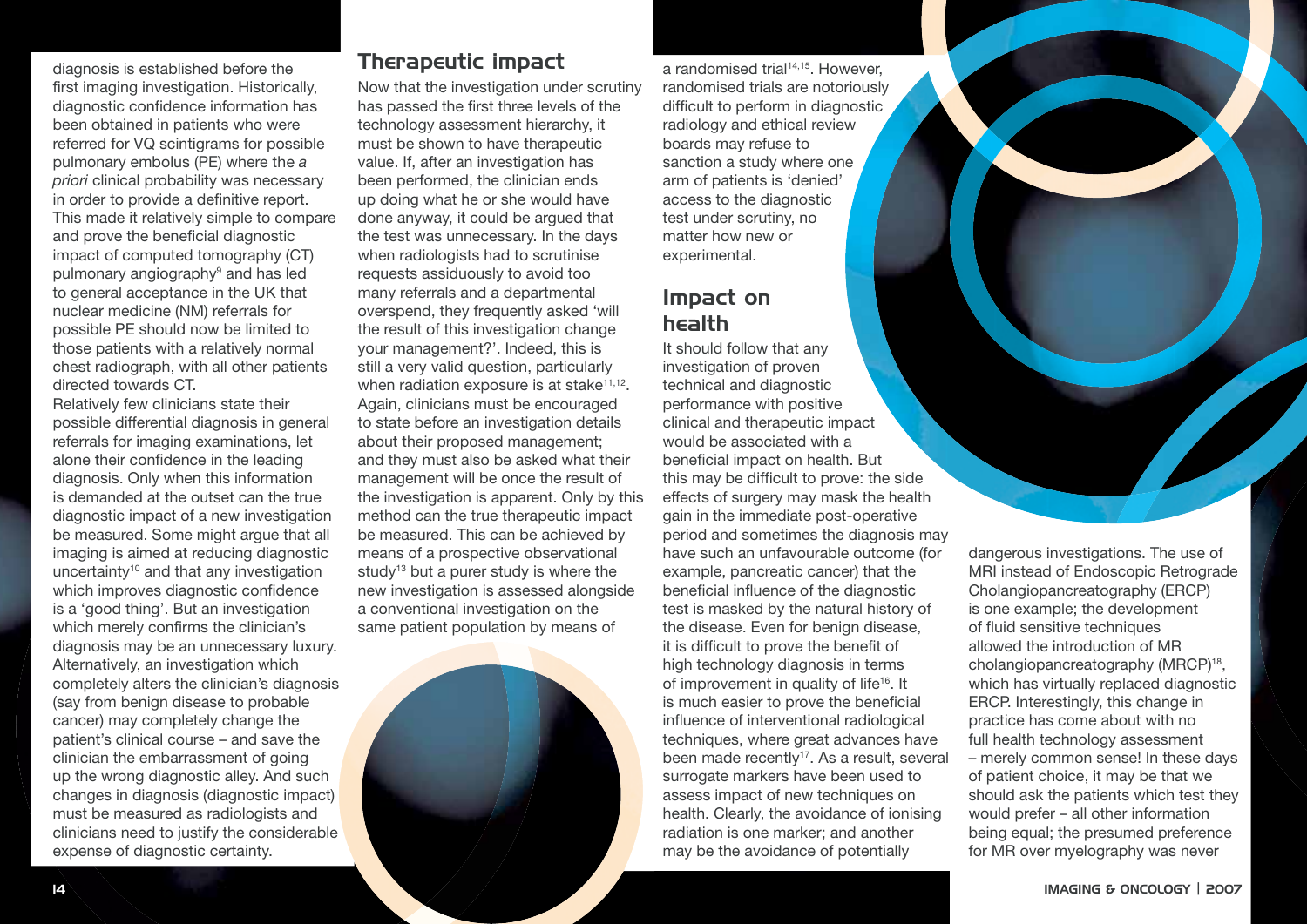If it can be shown that the judicious use of imaging can make secondary care more efficient and shorten hospital admissions, then the case for the greater use and increased expenditure on imaging is made.

formally assessed but can be assumed. However, the preference for MR over some other techniques may not be as apparent as expected; for example, not all patients prefer conventional MR of the shoulder over conventional arthrography – despite the perceived invasiveness of the latter<sup>19</sup>.

# Societal impact as a technology assessment measure

Because of the difficulties in proving the benefits of high technology investigations, health economists and others responsible for planning and purchasing healthcare have looked to yet other surrogates. Increasingly, health economists point out that the really expensive bits of healthcare relate to secondary care and in-patient stays. If it can be shown that the judicious use of imaging can make secondary care more efficient and shorten hospital admissions, then the case for the greater use and increased expenditure on imaging is made. And this is very much behind the recent UK NHS initiatives in providing increased access to imaging. Even with the recent expansion

in imaging capacity, first on the back of various cancer initiatives and now from additional independent sector provision, the UK still performs far fewer CT and MR examinations than other developed nations. For example, the rate for CT examinations in the USA is now around 250 per 1000 of the population per annum; many times the rate in the UK. Numerous experts have tried to decide on the optimal level of provision for all such examinations, with scant evidence available. However, it is worth considering some of the societal benefits of increased imaging capacity which are now being addressed:

**The patient.** Patients do not like waiting for investigations and would prefer to avoid unnecessary and additional visits to clinics, hospitals, etc. So, if there is adequate capacity to offer an investigation (eg Chest CT) on the day of the clinic attendance, the patient is saved an unnecessary second visit for the diagnostic imaging required, and the whole investigation is cheaper – no bookings or letters, less car parking, etc. There is considerable evidence that MR is a better investigation for lumbar spine problems than plain radiography yet many patients are still referred for conventional lumbar spine radiographs<sup>20</sup>. Because of this a small number of patients suffer a delay in the diagnosis of serious disease (metastatic deposits, disc space infection, major disc herniation, etc). When multiplied, the cost of such delays in diagnosis may justify the increased expenditure. *The referring clinician.* Only recently have clinicians started to accept that the objective findings of imaging are. in many situations, superior to their

subjective clinical examination, even for something simple such as the presence or absence of an abdominal mass<sup>14</sup>. Furthermore, the newer generation of clinicians relies much more on the results of imaging to guide their management decisions and will frequently insist on high technology imaging before offering a final clinical diagnosis. Additionally, most modern clinicians prefer the newer investigations to the  $old<sup>21</sup>$ . Indeed, there is good evidence that modern imaging can optimise the surgical approach in many conditions, such as rectal carcinoma<sup>22</sup>. Such advantages need to be quantified in many more clinical situations. Interestingly, defence organisations have started to realise the importance of preoperative imaging and there are now some cases coming through where surgery is regarded as inappropriate in the light of the imaging findings (or the absence thereof). *The community.* CT and MR were both developed at times when healthcare costs were under very close scrutiny and both came to be regarded (erroneously) as expensive investigations. Of course, when these machines could only handle one patient an hour they were expensive and many of the original costeffectiveness studies were based on very high costs per procedure. However, both techniques can now offer very rapid, high volume functionality for most routine referrals. The costs of CT and MR are often lower than the alternatives they have replaced $23,24$ . For example unenhanced CT of the abdomen is cheaper than even a short intravenous urogram (IVU); the cost of an MR of the lumbar spine pales into insignificance compared with the cost of a myelogram.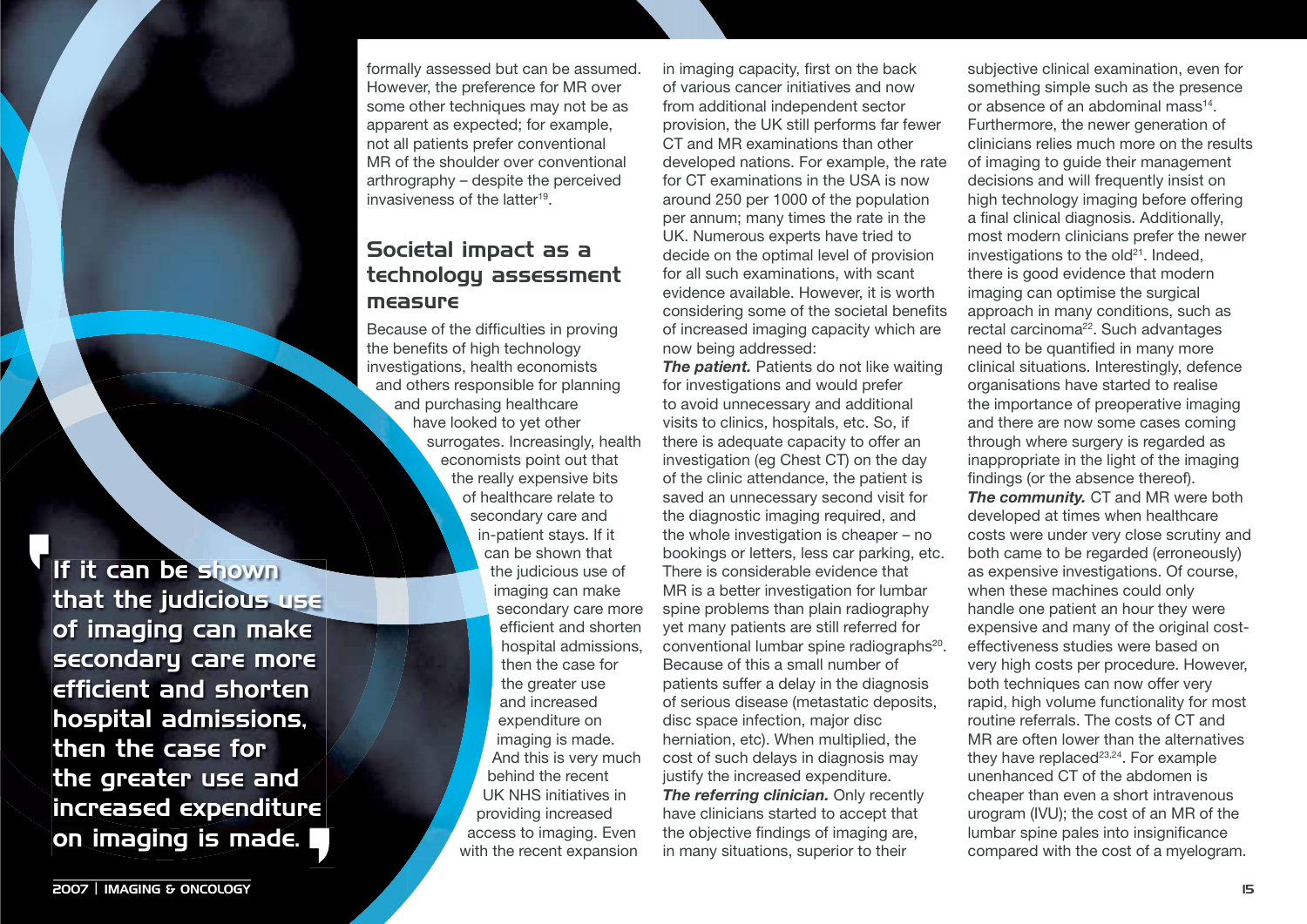But the real gain for high technology comes with reduced hospital admissions. It has been shown in numerous studies that early and judicious use of a single, high technology investigation can provide full diagnostic information (thereby avoiding a lengthy sequence of other tests) which, in turn, is related to shorter hospital stays<sup>14,15</sup>. Indeed, for abdominal conditions, a prompt CT examination may assist the emergency physician to decide not to admit the patient. Again, much work is still required to prove that overall costs can be reduced by increasing the availability of and access to appropriate imaging.

#### Conclusion

Radiologists, radiographers and others allied to imaging have, hitherto, been satisfied merely in showing the marvellous images produced by the increasingly sophisticated imaging devices now available and basking in the collective, reflected glory. Although these new techniques obviously assisted the referring clinician and often saved the patient more invasive tests, there has still been relatively little effort made to prove that they contribute to the totality of healthcare. Only by proving the effectiveness of pounds/dollars/euros spent on imaging will we be able to obtain the real and sustainable growth in imaging which many of us consider necessary. And, we will have to be on very firm ground, because increased expenditure on imaging will, almost certainly, mean cuts elsewhere.

Adrian Dixon is an honorary consultant at the Department of Radiology,

Addenbrooke's Hospital, Cambridge University Hospitals NHS Foundation Trust and professor of radiology at the University of Cambridge.

## References

1. Fineberg HV, Wittenberg J, Ferrucci JT Jr, Mueller PR, Simeone JF, Goldman J. The clinical value of body computed tomography over time and technologic change. AJR 1983;141:1067-72. 2. Mackenzie R, Dixon AK. Measuring the effects of imaging: an evaluative framework. Clin Radiol 1995;50:513-8 3. Mackenzie R, Logan BM, Shah NJ, Keene GS, Dixon AK. Direct anatomical-MRI correlation: the knee. Surg Radiol Anat 1994;16:183-192 4. Doubilet PM. Statistical techniques for medical decision making: applications to diagnostic radiology. AJR 1988; 150:745-50. 5. Department of Health. Breast Cancer Screening. www.dh.gov. uk/PublicationsAndStatistics/ Statistics/StatisticalWorkAreas/ StatisticalHealthCare/ StatisticalHealthCareArticle/ fs/en?CONTENT\_ ID=4104034&chk=mjJ%2Bof 6. Leach MO, Boggis CR, Dixon AK, Warren RM, et al. Screening with magnetic resonance imaging and mammography of a UK population at high familial risk of breast cancer: a prospective multicentre cohort study (MARIBS). Lancet 2005; 365: 1769-78. 7. Harbord R, Main C, Deeks, JJ et al. Accuracy of magnetic